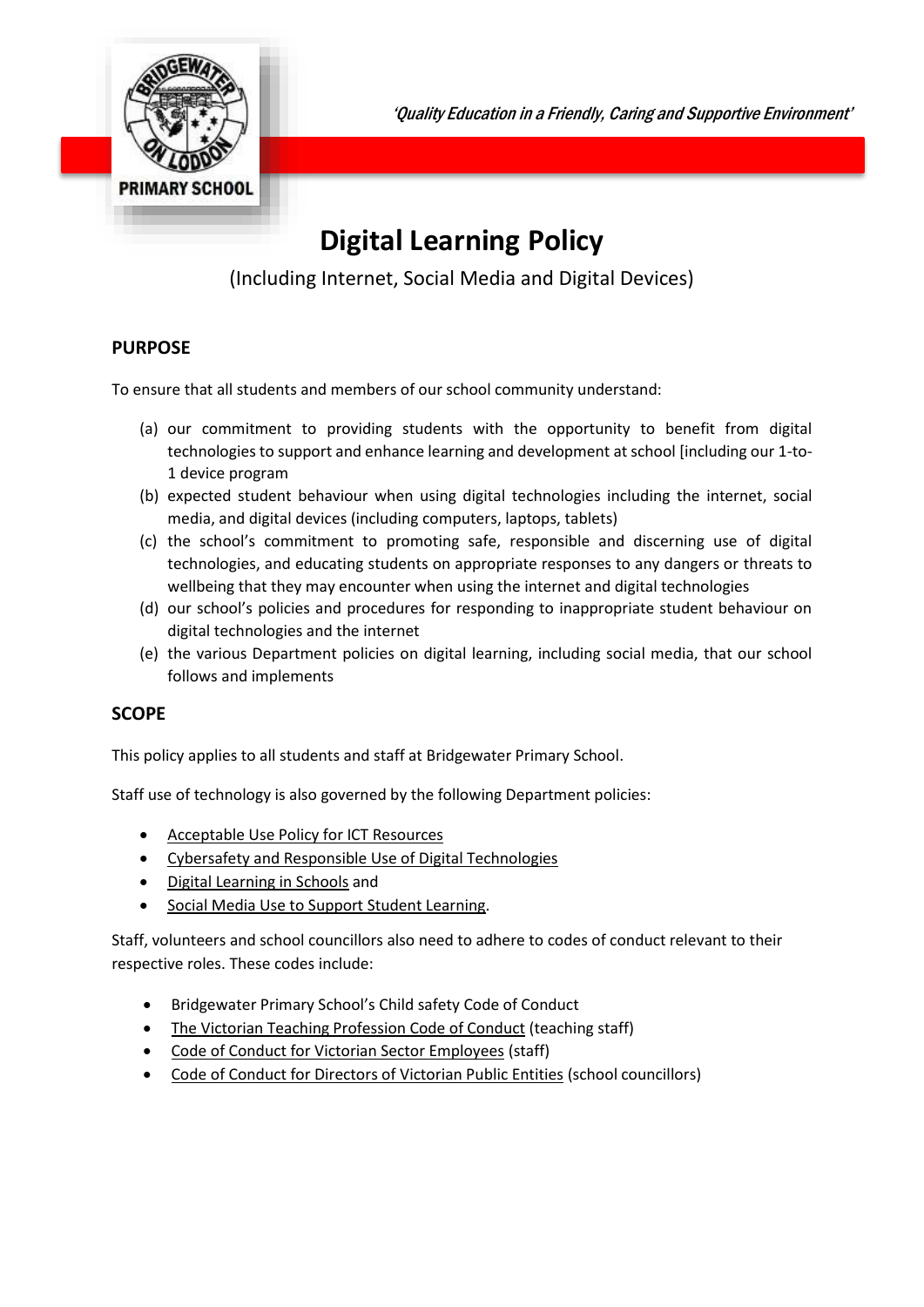## **DEFINITIONS**

For the purpose of this policy, "digital technologies" are defined as digital devices, tools, applications and systems that students and teachers use for learning and teaching; this includes Departmentprovided software and locally sourced devices, tools and systems.

#### **POLICY**

#### **Vision for digital learning at our school**

The use of digital technologies is a mandated component of the Victorian Curriculum F-10.

Safe and appropriate use of digital technologies, including the internet, apps, computers and tablets, can provide students with rich opportunities to support learning and development in a range of ways.

Through increased access to digital technologies, students can benefit from learning that is interactive, collaborative, personalised, engaging and transformative. Digital technologies enable our students to interact with and create high quality content, resources and tools. It also enables personalised learning tailored to students' particular needs and interests and transforms assessment, reporting and feedback, driving new forms of collaboration and communication.

Bridgewater Primary School believes that the use of digital technologies at school allows the development of valuable skills and knowledge and prepares students to thrive in our globalised and inter-connected world. Our school's vision is to empower students to use digital technologies safely and appropriately to reach their personal best and fully equip them to contribute positively to society as happy, healthy young adults.

#### **Devices at Bridgewater Primary School**

Classes at Bridgewater Primary School may be delivered with the use of iPads/tablets/notebook computers. Students must ensure that they put their device on charge at the end of each day so that it is ready to be used during class time for different learning activities.

#### **Safe and appropriate use of digital technologies**

Digital technologies, if not used appropriately, may present risks to users' safety or wellbeing. At Bridgewater Primary School, we are committed to educating all students to use digital technologies in ways that respect the dignity of ourselves and others and promote full flourishing for all, equipping students with the skills and knowledge to navigate the digital world.

At Bridgewater Primary School, we:

- use online sites and digital tools that support students' learning, and focus our use of digital technologies on being learning-centred
- use digital technologies in the classroom for specific purpose with targeted educational or developmental aims
- supervise and support students using digital technologies for their schoolwork
- effectively and responsively address any issues or incidents that have the potential to impact on the wellbeing of our students
- have programs in place to educate our students to be safe, responsible and discerning users of digital technologies, including [insert details of specific programs]
- educate our students about digital issues such as privacy, intellectual property and copyright, and the importance of maintaining their own privacy and security online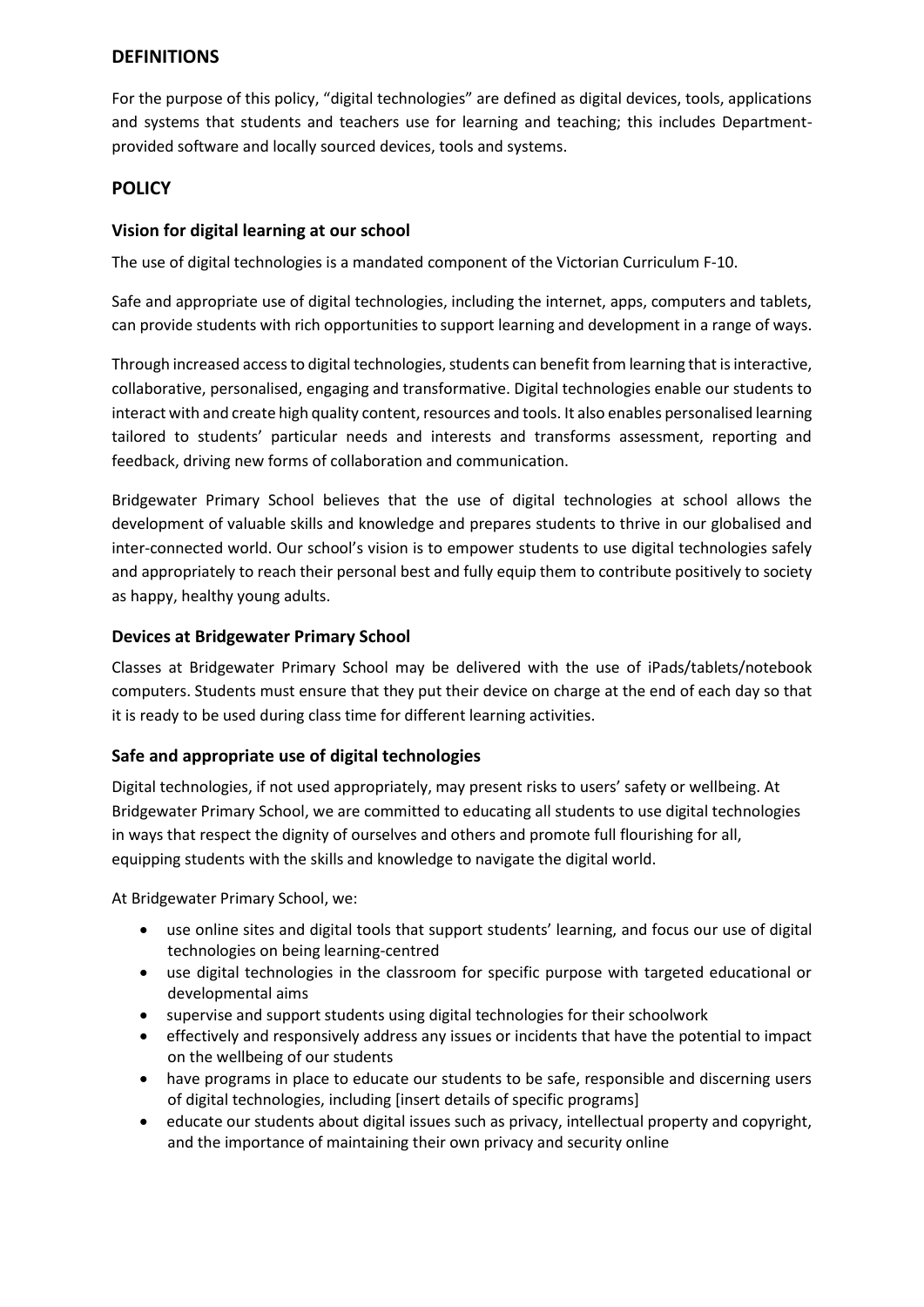- actively educate and remind students of our *Student Engagement and Wellbeing policy* that outlines our School's values and expected student behaviour, including online behaviours
- have an Acceptable Use Agreement outlining the expectations of students when using digital technologies for their schoolwork
- use clear protocols and procedures to protect students working in online spaces, which includes reviewing the safety and appropriateness of online tools and communities and removing offensive content at the earliest opportunity
- educate our students on appropriate responses to any dangers or threats to wellbeing that they may encounter when using the internet and other digital technologies
- provide a filtered internet service at school to block access to inappropriate content
- refer suspected illegal online acts to the relevant law enforcement authority for investigation
- support parents and carers to understand the safe and responsible use of digital technologies and the strategies that can be implemented at home through regular updates in our newsletter, information sheets, website/school portal and information sessions.

Distribution of school owned devices to students and personal student use of digital technologies at school will only be permitted where students and their parents/carers have completed a signed Acceptable Use Agreement.

It is the responsibility of all students to protect their own password and not divulge it to another person. If a student or staff member knows or suspects an account has been used by another person, the account holder must notify [insert relevant role/s, i.e. classroom teacher, the administration], immediately.

All messages created, sent or retrieved on the school's network are the property of the school. The school reserves the right to access and monitor all messages and files on the computer system, as necessary and appropriate. Communications including text and images may be required to be disclosed to law enforcement and other third parties without the consent of the sender.

#### **Social media use**

Our school follows the Department's policy on [Social Media Use to Support Learning](https://www2.education.vic.gov.au/pal/social-media/policy) to ensure social media is used safely and appropriately in student learning and to ensure appropriate parent notification occurs or, where required, consent is sought. Where the student activity is visible to the public, it requires consent.

In accordance with the Department's policy on social media, staff will not 'friend' or 'follow' a student on a personal social media account, or accept a 'friend' request from a student using a personal social media account unless it is objectively appropriate, for example where the student is also a family member of the staff.

If a staff member of our school becomes aware that a student at the school is 'following' them on a personal social media account, Department policy requires the staff member to ask the student to 'unfollow' them, and to notify the school and/or parent or carer if the student does not do so.

#### **Student behavioural expectations**

When using digital technologies, students are expected to behave in a way that is consistent with Bridgewater Primary School's *Statement of Values, Student Wellbeing and Engagement* policy, and *Bullying Prevention* policy.

When a student acts in breach of the behaviour standards of our school community (including cyberbullying, using digital technologies to harass, threaten or intimidate, or viewing/posting/sharing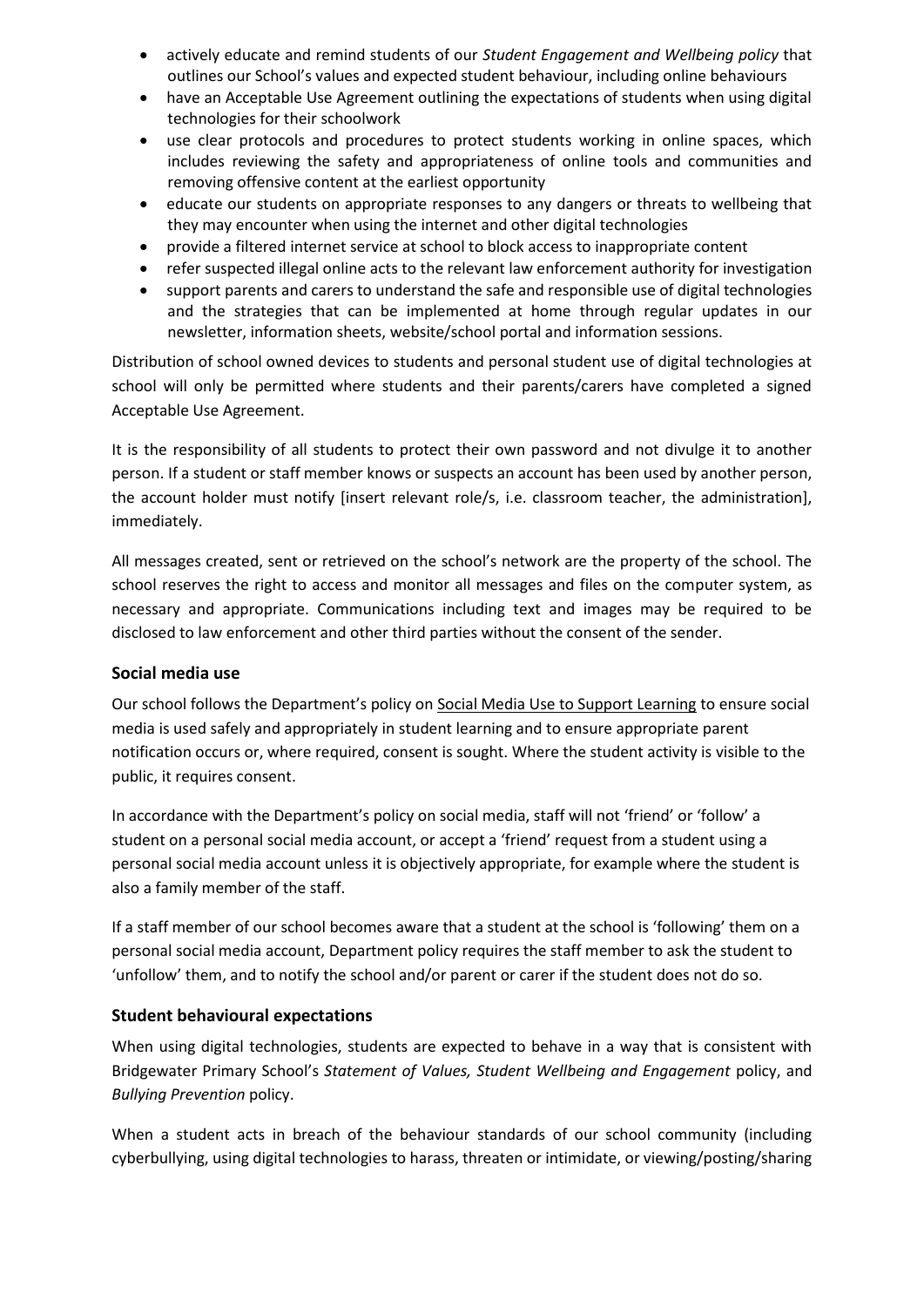of inappropriate or unlawful content), Bridgewater Primary School will institute a staged response, consistent with our student engagement and behaviour policies*.*

Breaches of this policy by students can result in a number of consequences which will depend on the severity of the breach and the context of the situation. This includes:

- removal of network access privileges
- removal of Teams privileges
- removal of internet access privileges
- removal of printing privileges
- other consequences as outlined in the school's *Student Wellbeing and Engagement* and *Bullying Prevention* policies.

### **COMMUNICATION**

This policy will be communicated to our school community in the following ways

- Available publicly on our school's website
- Included in staff induction processes
- Discussed at staff briefings/meetings as required
- Included in transition and enrolment packs
- Made available in hard copy upon request from the office

## **POLICY REVIEW AND APPROVAL**

| Policy last reviewed       | <b>July 2021</b>                                       |  |
|----------------------------|--------------------------------------------------------|--|
| Approved by                | <b>Principal and School Council</b>                    |  |
| Next scheduled review date | July 2023                                              |  |
|                            | (minimum review cycle for this policy is 1 to 2 years) |  |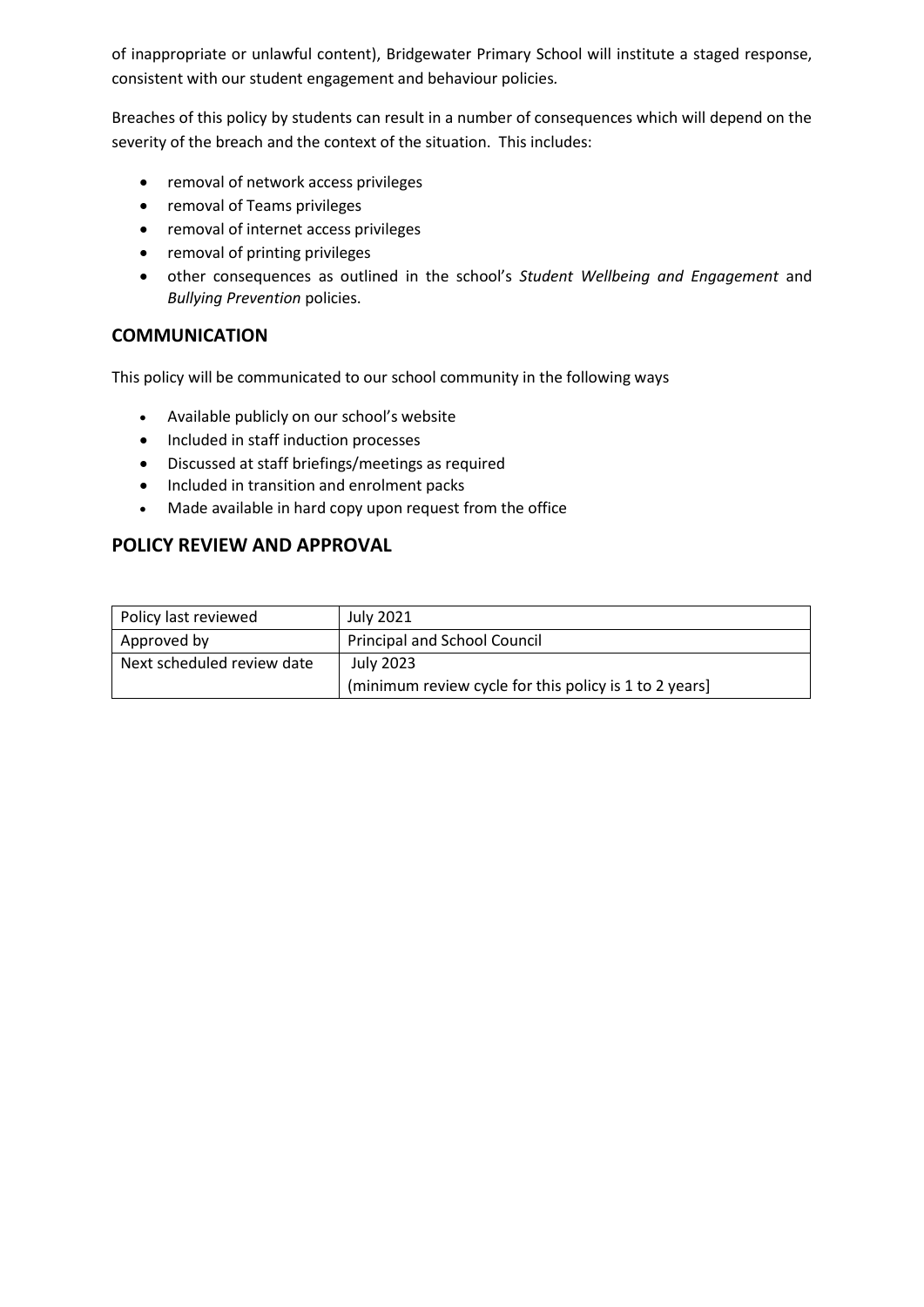## **ANNEXURE A: ACCEPTABLE USE AGREEMENT**

#### **Acceptable Use Agreement**

#### **Student:**

I understand that the Internet can connect me to useful information.

While I have access to the Internet:

- 1) I will use it only for educational purposes.
- 2) I will not use my laptop/iPad for social media at school or at home during periods of remote learning.
- 3) I will not look for anything that is illegal, dangerous or offensive.
- 4) If I come across something that is illegal, dangerous or offensive, I will:
	- a) clear any offensive pictures or information from my screen; and
	- b) immediately inform my teacher, in a confidential manner.
- 5) I will keep myself and my friends safe by not giving out personal details including full names, telephone numbers, addresses or images.
- 6) I will not use the internet to annoy or offend anyone else. e.g. sending threatening, bullying or harassing content to another person.
- 7) I will not disable settings for virus protection, spam and filtering that have been applied by Bridgewater Primary School.
- 8) I will ensure that communication through internet and online communication services is related to learning.
- 9) I will keep passwords confidential.
- 10) I will never allow others to use my personal accounts. e.g. Mathletics, Essential Assessment, email.
- 11) I will log off at the end of each session to ensure that nobody else can use my account.
- 12) I will promptly tell a supervising teacher if I suspect myself or others have received a computer virus or spam (i.e. unsolicited email) or if I receive a message that is inappropriate or makes me, or others, feel uncomfortable.
- 13) I will not download software, graphics or music/movie files.
- 14) I will only use the school provided email for school use this is not a personal email account.
- 15) I will never publish or disclose the email address of a teacher or student without that person's explicit permission.
- 16) I will never deliberately plagiarise (directly copy) information or content and will observe appropriate copyright clearance, including acknowledging the author or source of any information used.